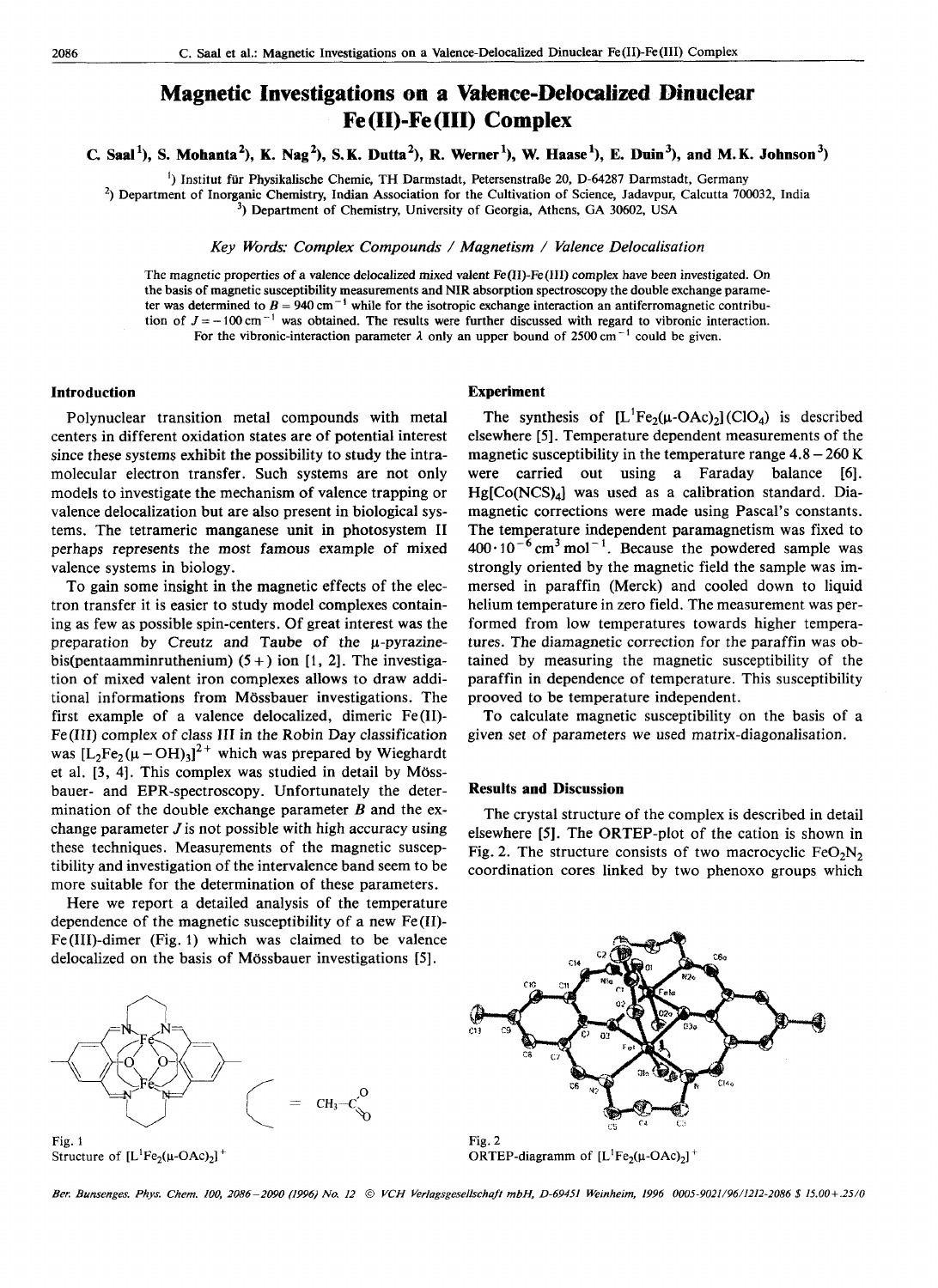leads to edge sharing between two  $FeO<sub>4</sub>N<sub>2</sub>$  octahedra. The Fe-Fe distance is 2.741 A. For the first coordination sphere of the iron ions we obtained the following interatomic distances: Fe-O (phenoxo) = 2.033 Å, Fe-O (acetate) = 2.055 Å and Fe-N = 2.141 Å. The cation possesses a center leads to edge sharing between two FeO<sub>4</sub>N<sub>2</sub> octahedra. The Similar expressions result by permuting A and B. The dou-<br>Fe-Fe distance is 2.741 Å. For the first coordination sphere ble exchange-operator  $\hat{T}$  describes the of inversion leading to equivalent positions for the two iron ions.

The magnetic susceptibility and the effective magnetic moment are plotted in Fig. 3 versus temperature. Above 265 K we observed a sudden increase of the magnetic moment which is due to the fact that the paraffin melts at this temperature and orientation of the crystals occurs.



Molar magnetic susceptibility and effective magnetic moment data versus temperature for  $[L^1Fe_2(\mu\text{-OAc})_2](ClO_4)$ 

The effective magnetic moment increases in the temperature range  $30 - 265$  K towards lower temperatures. The increase becomes steeper below 70 K. At 30 K we observe a maximum value of 10.2  $\mu_B$  for the effective magnetic mo-<br>ment which indicates a  $S = 9/2$  ground state. Below this The effective magnetic moment increases in the tempera-<br>ture range 30 – 265 K towards lower temperatures. The in-<br>rease becomes steeper below 70 K. At 30 K we observe a<br>maximum value of 10.2  $\mu_B$  for the effective magnet temperature we observed a rapid decrease of the effective magnetic moment. The value at  $265$  K is  $9.9 \mu_B$  gives a hint that at this temperature the ground state is still the only multiplet which is considerably populated.

To analyse the observed behaviour we used the following general Hamiltonian which was simplified to reduce the number of parameters:

$$
\hat{H} = -J({}^{A}S_{1}{}^{A}S_{2}O_{A} + {}^{B}S_{1}{}^{B}S_{2}O_{B}) + \hat{T}
$$
\n
$$
+ \mu_{B}\hat{H}\tilde{g}[({}^{A}S_{1} + {}^{A}S_{2})O_{A} + ({}^{B}S_{1} + {}^{B}S_{2})O_{B}]
$$
\n
$$
+ D_{1}[S_{1z}^{2} - \frac{1}{3}S_{1}(S_{1} + 1)] + D_{2}[S_{2z}^{2} - \frac{1}{3}S_{2}(S_{2} + 1)]
$$
\n
$$
+ E_{1}[S_{1x}^{2} - S_{1y}^{2}] + E_{2}[S_{2x}^{2} - S_{2y}^{2}] + zJ\langle S_{2}\rangle S_{z} + \hat{O}_{vib}
$$

The first part of this Hamiltonian is due to the isotropic exchange interaction and takes into account the fact that one electron is delocalized over the two iron ions by introduction of the occupation operators  $\hat{O}_A$  and  $\hat{O}_B$ . A and B denote the configurations  ${}^{A}Fe (II)$ -BFe(III) and  ${}^{A}Fe (III)$ - ${}^{B}Fe (II)$  with the extra electron on center A or B. The effect of this operator is given by the following relations:

$$
\hat{O}_{A} | A, S, M_{S} \rangle = | A, S, M_{S} \rangle \qquad \hat{O}_{A} | B, S, M_{S} \rangle = 0
$$

Similar expressions result by permuting A and B. The double exchange-operator  $\hat{T}$  describes the interaction of the system in spin-state S with the excess electron on center **A**  with the system with excess electron on center B. It also takes into account that the effect of intramolecular electron transfer is spin-dependent **[7]:** 

$$
\hat{T}|A, S, M_{S}\rangle = B(S+1/2)|B, S, M_{S}\rangle
$$
  

$$
\hat{T}|B, S, M_{S}\rangle = B(S+1/2)|A, S, M_{S}\rangle
$$

**2.6 2.0 2.0 zyxupided controlled apply to the cystals occurs.**<br> **2.0 2.9 2.0 2.9 2.0 2.9 2.9 2.9 2.9 2.9 2.9 2.9 2.9 2.9 2.9 2.9 2.9 2.9 2.9 2.9 2.9 2.9 2.9 2.9 2.9 x zyxwvutsrqponmlkjihgfedcbaZYXWVUTSRQPONMLKJIHGFEDCBA** *zyxwvutsrqponmlkjihgfedcbaZYXWVUTSRQPONMLKJIHGFEDCBA* **1,5**  2.5<br>  $\frac{1}{3}$  A and Fe-N = 2.141 Å. The cation possesses a center takes into account that the effect of intramolecular electron<br>
i...<br>
i. the magnetic susceptibility and the effective magnetic  $\hat{T}|A, S, M_S\rangle = B(S+1/2)|B, S, M_S$ **E.** Saal et al.: Magnetic Investigations on a Valence-Delocalized Dinuclear Fell)-Fell11) Complex<br>
Experimental Context of the Similar expressions result by permuting A and B. The dou-<br>
same of the first coordination sph The third term describes the Zeeman-interaction. The two following terms introduce the axial and non-axial zero-field splitting, (To avoid a lengthy formula for the ZFS-part of the spin Hamiltonian above only one configuration is considered in the Hamiltonian but for calculations both were used.) When a spin multiplet is separated from adjacent spin states by energy gaps of an order of magnitude larger than the zero-field interaction, the zero-field interaction for the spin-multiplets with higher energy is negligible. Consequently in our case only the zero-field splitting of the  $S = 9/2$  ground state should have remarkable effects on the magnetic susceptibility. Also the existence of a ferromagnetic intercluster interaction described by the second last term in the spin Hamiltonian complicates the determination of  $|D|$  and  $|E|$ . For the calculation of the matrix elements of the zero-field-splitting terms we used instead of the basis functions  $|{}^{i}S_1, {}^{i}S_2, S, M>$  the set of functions for the uncoupled iron ions  $\vert^{1}S_1, M_1, \vert^{1}S_2, M_2\rangle$  which is connected to the first one by the Clebsch-Gordon coefficients:

$$
|{}^{1}S_{1}, {}^{1}S_{2}, S, M\rangle = \sum_{M_{1}, M_{2}} |{}^{1}S_{1}, M_{1}, {}^{1}S_{2}, M_{2}\rangle
$$

$$
\cdot \langle {}^{1}S_{1}, M_{1}, {}^{1}S_{2}, M_{2}|{}^{1}S_{1}, {}^{1}S_{2}, S, M\rangle \qquad i = A, B
$$

Using this relation the matrix elements were calculated according to:

$$
\langle S_1, S_2, S, M | \hat{O} | S_1, S_2, S', M' \rangle
$$
  
= 
$$
\sum_{\substack{M_1, M_2 \\ M_1, M_2}} \langle S_1, M_1, S_2, M_2 | S_1, S_2, S, M \rangle
$$
  

$$
\langle S_1, M'_1, S_2, M'_2 | S_1, S_2, S', M' \rangle
$$
  

$$
\langle S_1, M_1, S_2, M_2 | \hat{O} | S_1, M'_1, S_2, M'_2 \rangle \quad i = A, B
$$

Because the zero-field-terms in the Hamiltonian do not lead to matrix elements connecting states with the extra electron on <sup>A</sup>Fe and <sup>B</sup>Fe the labels A and B were omitted in the last two lines of the equation for  $\hat{H}$ .

The last term in the Hamiltonian is used to describe the vibronic interaction. This term was introduced by Wong and Schatz **[8]** and will be discussed later.

In the "high temperature" range (above 30 **K)** the temperature dependence of the effective magnetic moment can be explained by considering only double-exchange and superexchange in the Hamiltonian given above. In this case the eigenvalues of the spin-Hamiltonian can easily be found by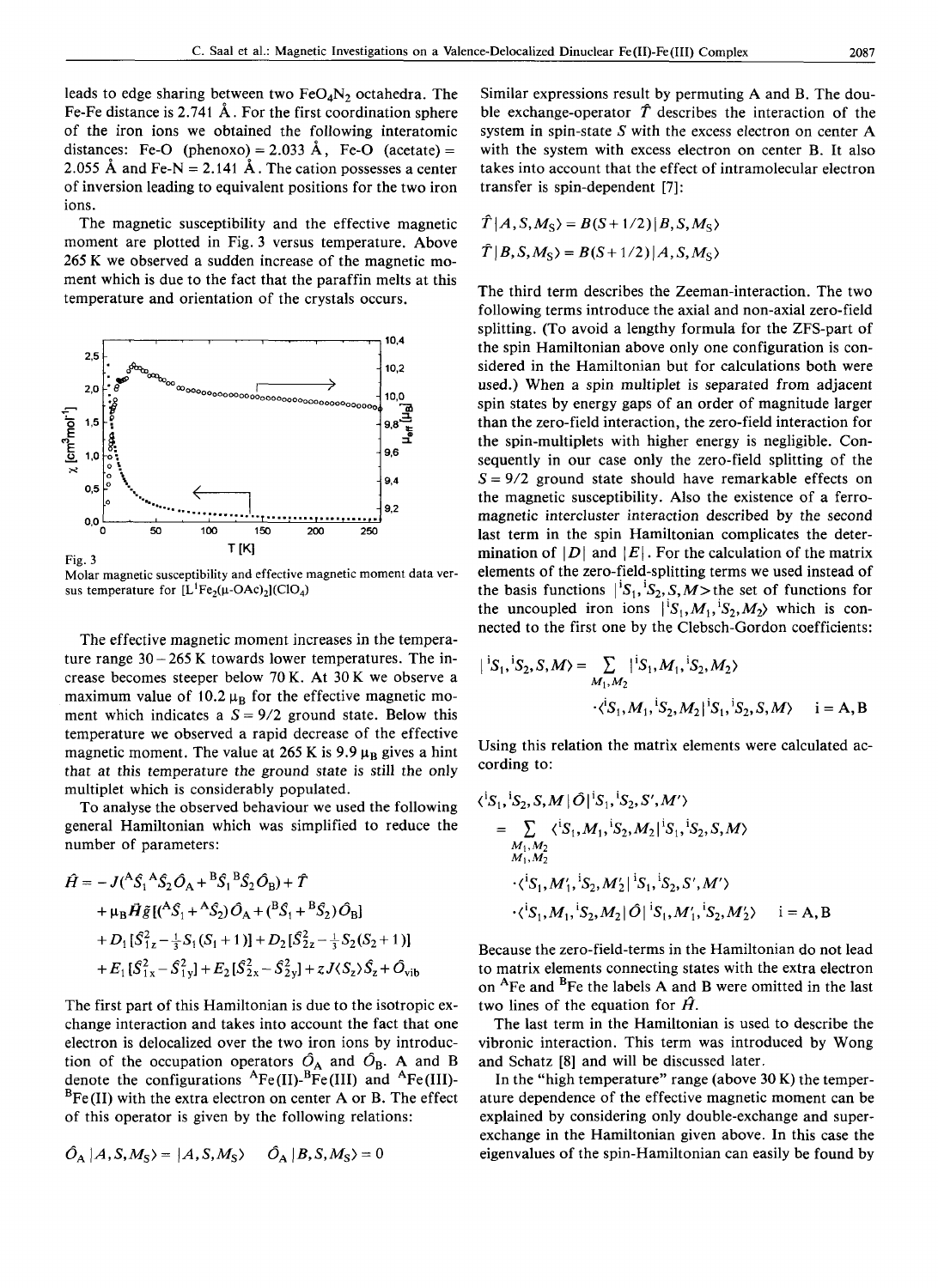

Effective magnetic moment of  $[L^1Fe_2(\mu\text{-OAc})_2](ClO_4)$ . The open circles represent the experimental values, the solid lines represent the best fit obtained with  $J = -100 \text{ cm}^{-1}$ ,  $B = 940 \text{ cm}^{-1}$ .  $g = 2.00$ ,  $x_p = 0.03$ ,  $zJ = 0.45$ ,  $|D| = 1.6$  cm<sup>-1</sup> and  $|E| = 0.27$  cm<sup>-1</sup>.  $\chi_x$  and  $\chi_z$ were calculated and the effective magnetic moment was calculated as  $\mu_{eff}/\mu_B = 2.828$ \* $\sqrt{\chi} T$  where  $\chi = (\chi_z + 2\chi_x)/3$ 

analytical methods [9]. We obtained fits of the same quality with different sets of J and B and  $g = 2.00$ ,  $x_p = 0.03$  and  $zJ = 0.45$  (Fig. 4). The steeper increase of the effective magnetic moment towards lower temperature in the range  $30 - 70$  K is due to the ferromagnetic intercluster interaction described by the last parameter  $zJ$  which gives a considerably weaker interaction than the intramolecular coupling. For the double-exchange parameter  $B$  and the isotropic coupling constant  $J$  we found a linear relationship shown in Fig. 5. This is due to the fact that the temperature dependence of the magnetic susceptibility is influenced only by the population of the two lowest spin states  $(S = 9/2$  and  $S = 7/2$ ) and this energy gap is determined by a linear combination of both parameters. To fix  $J$  and  $B$  it is necessary that at least one more spin state is considerably populated or to use spectroscopic techniques. From the position of the intervalence band at 1060 nm the double exchange parameter can be estimated to  $940 \text{ cm}^{-1}$  which leads to  $J = -100 \text{ cm}^{-1}$ . The population of the lower five spin



Fig. 5

Linear dependence of the isotropic exchange parameter  $J$  and the double exchange parameter  $B$ 

states versus temperature is plotted in Fig. 6. It can be seen that even at room temperature the population of the  $S = 5/2$  state is only 0.1%. The "low temperature" behaviour (below 30 K) is strongly affected from the zerofield-splitting of the  $S = 9/2$  state. The axial zero-field-splitting of this spin-state can  $-$  as well as the non-axial zerofield splitting - be described using only one parameter. Consequently it is not possible to determine  $D_1$  and  $D_2$  (or  $E_1$  and  $E_2$ ) separately. The zero-field-splitting parameters for the other spin states can be expressed as spin-dependent linear combinations of the zero-field-splitting parameters for  $Fe(II)$  and  $Fe(III)$  and therefore it is only possible to determine all of them if the energy gap between the two lowest multiplets is in the same order of magnitude as the zero-field splitting. From our measurement we obtained the values of the cluster zero-field-splitting parameters  $-$  as defined in [4] -  $|D| = 1.6$  cm<sup>-1</sup> and  $|E| = 0.27$  cm<sup>-1</sup>. The ratio  $E/D$  was fixed to 0.17 which is known from EPRexperiments [12]. The determination of  $|D|$  and  $|E|$  from magnetic susceptibility measurements can only be considered as a rough estimate because of the influence of the ferromagnetic intercluster-interaction for which  $zJ$  is only a very crude description.



Relative population of the lowest five multipletts as function of the temperature calculated for  $J = -100 \text{ cm}^{-1}$  and  $B = 940 \text{ cm}^{-1}$ 

According to the PKS (Piepho, Krausz, Schatz)-model [8] the magnetic susceptibility should be influenced by a vibronic coupling because the antisymmetric combination of the "breathing-mode" of the two octahedrally coordinated Fe-ions should have an effect on the electron transfer between them. This effect was also discussed by other authors [10, 11]. Taking into account the vibronic coupling leads to one potential-curve for each spin-multiplet. The vibronic interaction was introduced by:

$$
\hat{O}_{\text{vib}} = \pm \frac{1}{\sqrt{2}} \lambda Q_{-} + \frac{1}{2} \lambda Q_{-}^{2}
$$

This part of the spin Hamiltonian leads only to diagonal terms and we obtain as eigenvalues: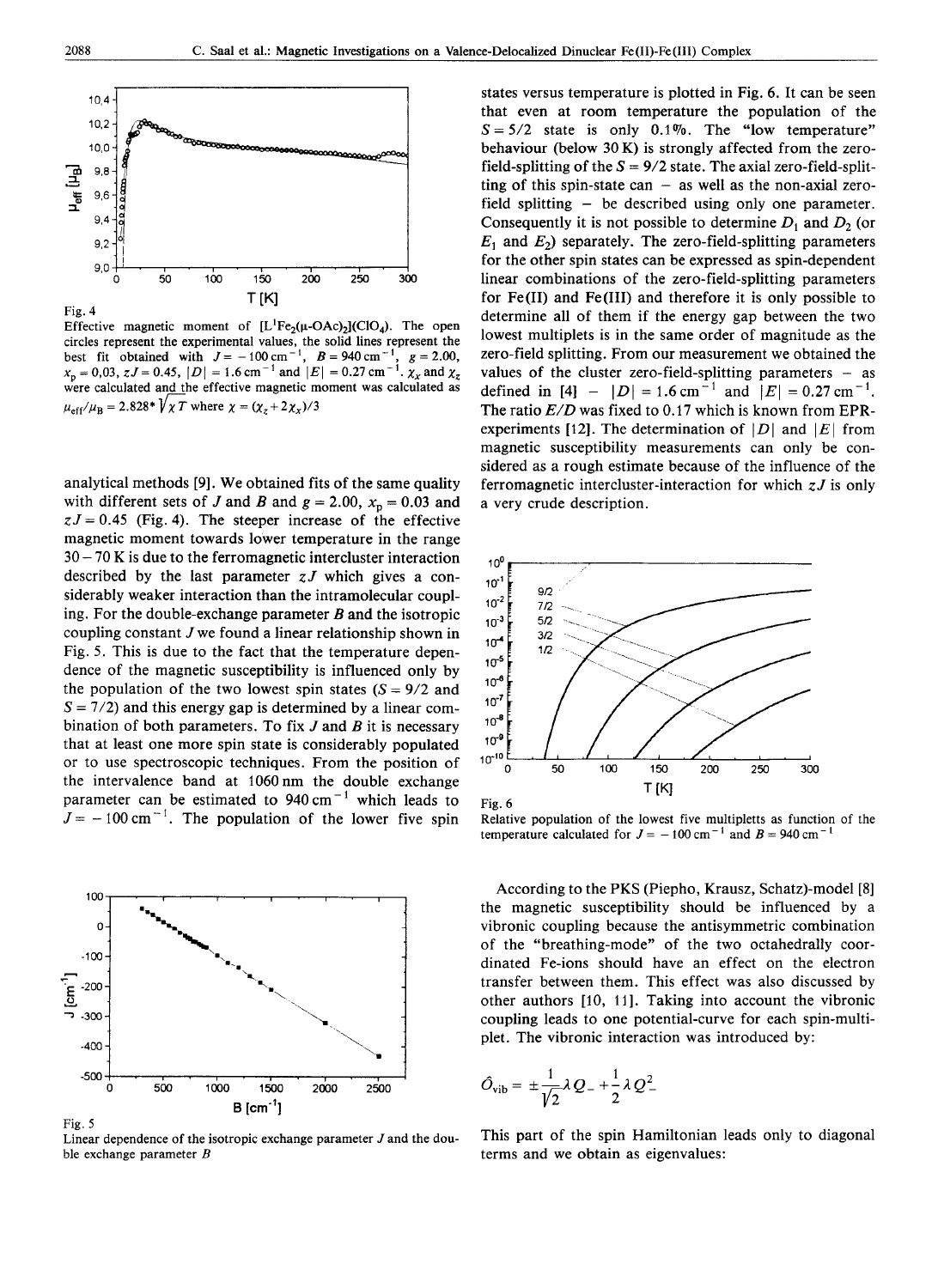$$
U_{\pm}^{(S)}(Q_{-}) = -JS(S+1) + \frac{1}{2}\lambda Q_{-}^{2}
$$

$$
\pm \sqrt{B^{2} \frac{(S+1/2)^{2}}{(2S_{0}+1)^{2}} + \frac{1}{2}\lambda^{2}Q_{-}^{2}}
$$

Potential-curves for our  $d^5 - d^6$ -system are shown in Fig. 7. To take into account the vibronic interaction in the calculation of the magnetic susceptibility we have to add up the contributions from all spin states and to integrate for each spin state over  $Q_{-}$ :

$$
\chi(T) = N_A \frac{g^2 \mu_B^2}{3 k T}
$$
  

$$
\sum_{S} S(S+1)(2S+1) \sum_{i = +,--\infty}^{+\infty} \int_{-\infty}^{+\infty} \exp[-U_1^{(S)}(Q_-)/k] dQ_-
$$
  

$$
\sum_{S} (2S+1) \sum_{i = +,--\infty}^{+\infty} \int_{-\infty}^{+\infty} \exp[-U_1^{(S)}(Q_-)/k] dQ_-
$$



Fig. 7 Potential curves for the  $d^5 - d^6$  system with  $J = -100 \text{ cm}^{-1}$ ,  $B=940 \text{ cm}^{-1}$  and a)  $\lambda=1000 \text{ cm}^{-1}$ , b)  $\lambda=5000 \text{ cm}^{-1}$ 

The integration for each temperature was carried out for at least 100 points of the potential curves which were choosen equidistant in the range  $Q_{-} = 0$  to an upper limiting value. This upper limiting value was determined by

C. Saal et al.: Magnetic Investigations on a Valence-Delocalized Dinuclear Fe(II)-Fe(III) Complex 2089<br>  $U_{\pm}^{(S)}(Q_{-}) = -JS(S+1) + \frac{1}{2}\lambda Q^2$  bbserving its influence on the calculated curve. When no ef-<br>
fect on the theoret observing its influence on the calculated curve. When no effect on the theoretical values was observed on increasing the number of points and on increasing the upper limiting value this value was fixed.

Fig. 7. To take into account the magnetic susceptibility we have to add up<br>this value was fixed.<br>The case of a valence-delocalized dimer the potential<br>eurves for our  $d^5 - d^6$ -system are shown in<br>Fig. 7. To take into acco In the case of a valence-delocalized dimer the potential curves posses a single minimum, while for a valence trapped compound a double minimum results. Consequently the behaviour of a valence trapped dimer may differ not only quantitatively but also qualitatively when described under consideration or neglect of the vibronic interaction. In this extreme extreme case one obtains ground states of different multiplicity for both cases.

 $\frac{\sum_{i=+,---\infty}^{+\infty} x_i^2}{3kT}$  coupling can not lead to a change in spin-multiplicity for the<br>ground state but a quantitative effect is observed. In Fig. 8<br>the effective magnetic moment is plotted versus temperature<br>for t **example 1990**<br>  $x = 5000 \text{ cm}^{-1}$  are shown in Fig. 7. In both cases single<br>  $x = 5000 \text{ cm}^{-1}$  are shown in Fig. 7. In both cases single<br>  $x = 5000 \text{ cm}^{-1}$  are shown in Fig. 7. In both cases single<br>  $x = 5000 \text{ cm}^{-1}$  are tibility data whether all of the potential curves of the dimer<br>have the typical single-minimum structure of a valence<br>delocalized compound because the states with  $S \le 5/2$  are<br>= 3/2<br>= 5/2<br>= 7/2<br>= 7/2 For valence delocalized dimers the effect of vibronic coupling can not lead to a change in spin-multiplicity for the ground state but a quantitative effect is observed. In Fig. 8 the effective magnetic moment is plotted versus temperature for the parameters obtained by fitting the experimental data neglecting the vibronic interaction as described above. For the different curves the vibronic coupling parameter  $\lambda$  was varied in the range  $0.1 - 10000 \text{ cm}^{-1}$ . A considerable influence on the temperature dependence was only observed for  $\lambda$  > 2500 cm<sup>-1</sup>. The remaining curves are practically indistinguishable. Therefore it is only possible to determine an upper limiting value for the vibronic coupling parameter of 2500 cm<sup>-1</sup>. The potential curves for  $\lambda = 1000$  cm<sup>-1</sup> and  $\lambda = 5000 \text{ cm}^{-1}$  are shown in Fig. 7. In both cases single minimums are obtained for the  $S = 9/2$ ,  $S = 7/2$  and  $S = 5/2$  state. Qualitative differences occur for the  $S = 3/2$ and  $S = 1/2$  state. While for  $\lambda = 1000 \text{ cm}^{-1}$  there is still a single minimum for the case  $\lambda = 5000 \text{ cm}^{-1}$  these states possess double minima. The presence of double minima for states of lower multiplicity reflects the fact that double exchange is most efficient for states with high quantum numbers of the total spin. Even for  $\lambda = 2500 \text{ cm}^{-1}$  the  $S = 1/2$  state has a double minimum structure, while all the other multiplets possess single minima. Consequently it is not possible to decide on the basis of the magnetic susceptibility data whether all of the potential curves of the dimer have the typical single-minimum structure of a valence delocalized compound because the states with  $S \leq 5/2$  are





Effective magnetic moment versus temperature for different vibronic coupling parameters  $(J = -100 \text{ cm}^{-1}, B = 940 \text{ cm}^{-1}, \lambda < 1000 \text{ cm}^{-1})$  $\lambda = 5000 \text{ cm}^{-1}$  and  $\lambda = 10000 \text{ cm}^{-1}$ )